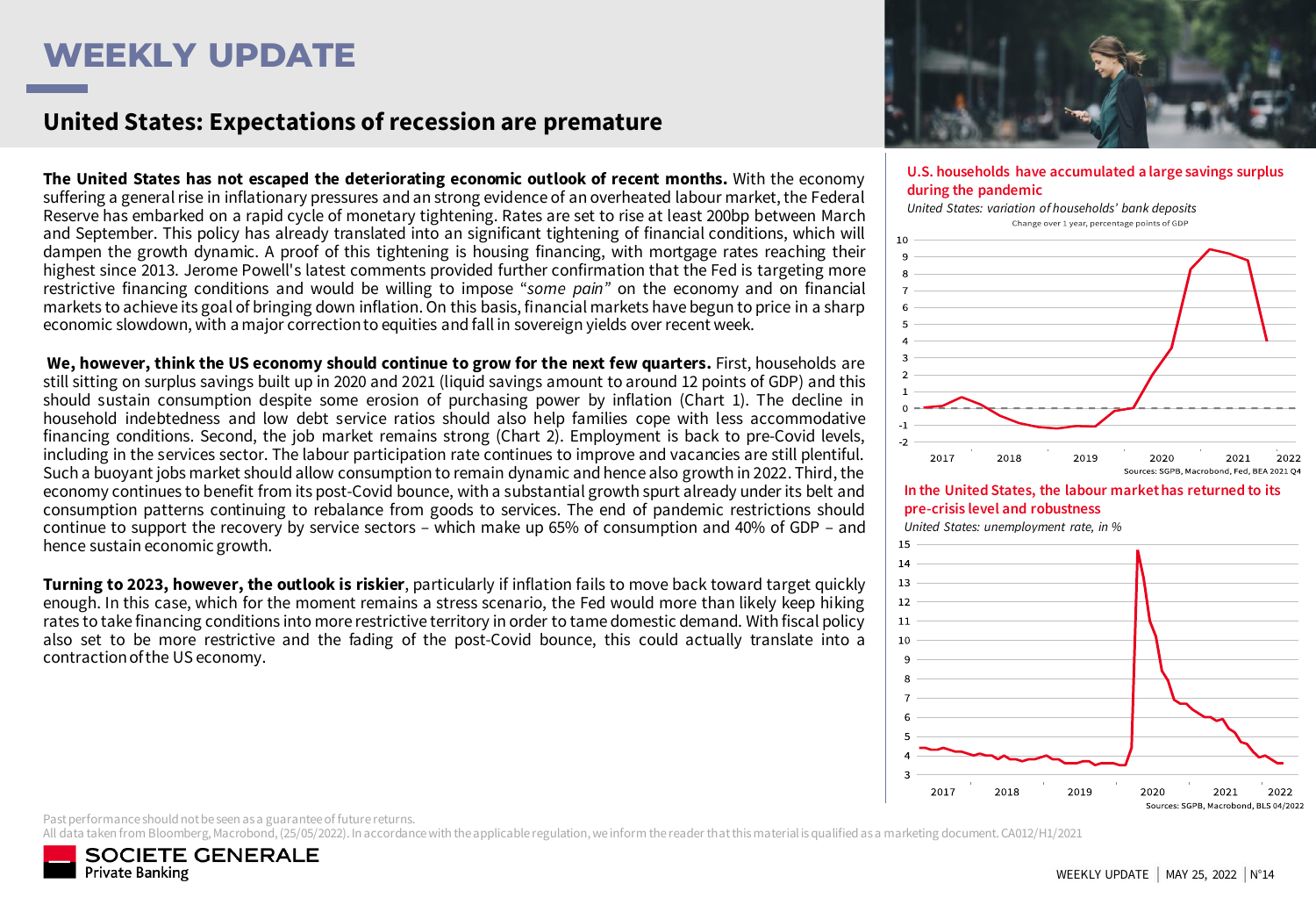## **OUR MACRO COMMENTS**

### **Events of the week**



In Davos for the World Economic Forum, the Governor of the Bank of France, François Villeroy de Galhau, suggested thattwo rate hikes were to be expected by the third quarter in the Euro area: a rise in July and a rise in September. This confirms Christine Lagarde's statement on Monday that the era of negative rates should be over by the end of September.



The Nasdaq composite, the stock index of US technology companies, continues to fall this week after this Monday's release of the Snap Group's results. The downward revision of the Snapchat network's parent company's expected profits has caused the group to lose 40% of its market valuation and has also led in its wake other big names of the US tech sector.

### **Figures of the week**



- S&P Global Composite PMI (preliminary, May) • Durable goods order (monthly variation, April)
	- S&P Global Manufacturing PMI (preliminary, May)
	- S&P Global Services PMI (preliminary, May)
	- IFO survey : business climate (May)
	- S&P Global Manufacturing PMI (preliminary, May)
	- GDP (in quarter on quarter variation, Q1)



• S&P Global Composite PMI (preliminary, May)

| Current |                      | <b>Consensus</b> | Previous |  |  |  |  |
|---------|----------------------|------------------|----------|--|--|--|--|
| 53,8    | $\ddot{\phantom{0}}$ | 55,5             | 56       |  |  |  |  |
| 0,4%    | ∙                    | 0,6%             | 0,6%     |  |  |  |  |
| 54,6    | $\ddot{\phantom{0}}$ | 55,1             | 55,8     |  |  |  |  |
| 51,8    | ∙                    | 57,3             | 58,9     |  |  |  |  |
| 93      | ♠                    | 91,4             | 91,9     |  |  |  |  |
| 54,7    | $\bullet$            | 54               | 54,6     |  |  |  |  |
| 0,2%    | $\Rightarrow$        | 0,2%             | 0,2%     |  |  |  |  |
| 54,9    |                      | 55,3             | 55,8     |  |  |  |  |

#### **The week ahead**



Sources : Bloomberg, on May 25th, 2022.

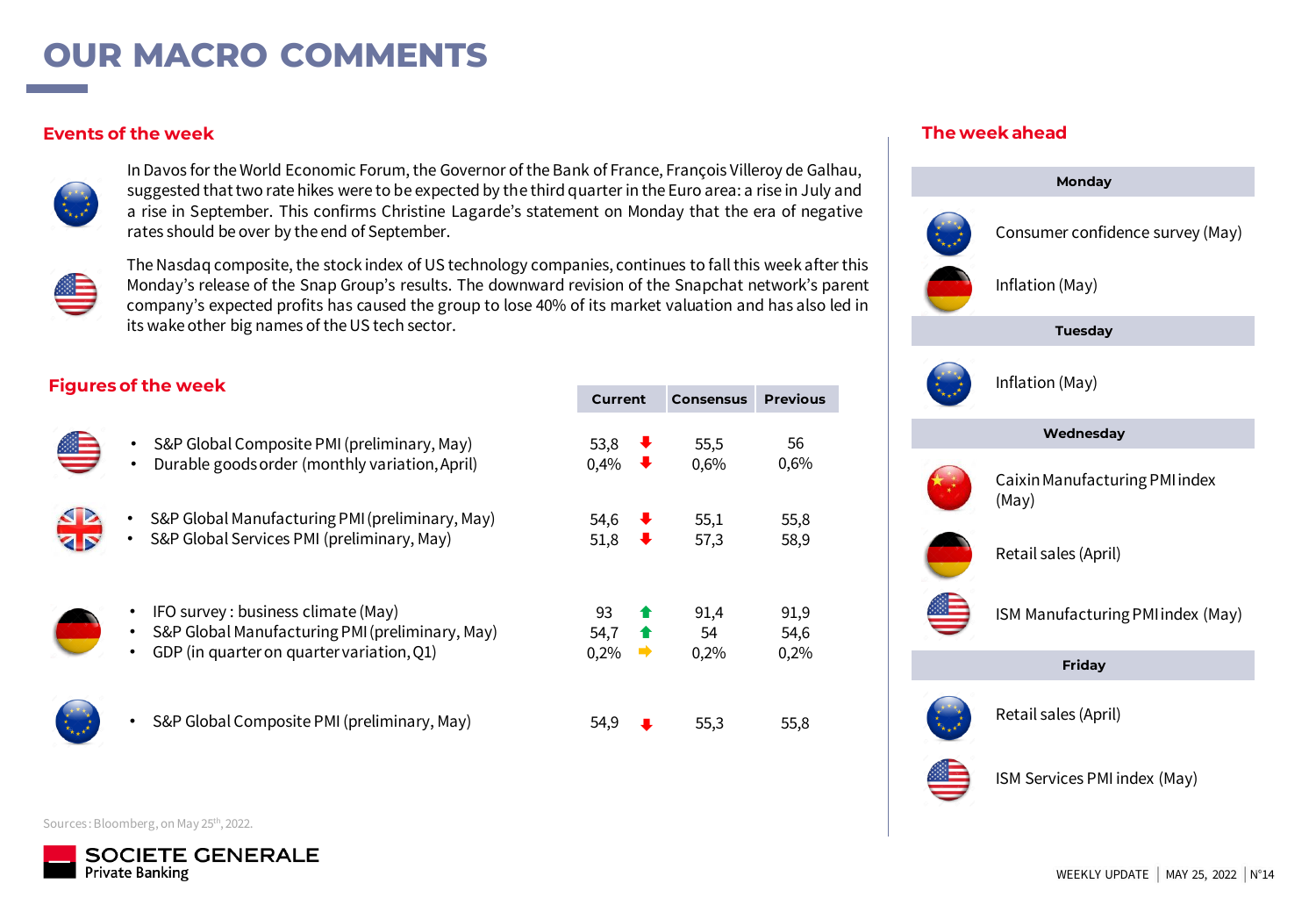## **MARKETS PERFORMANCE**

| Interbank rate | Last.   | -1 W    | $-3N$   | <b>YTD</b> | -12M    | <b>Commodities</b>     | Last.  | -1W  | $-3M$    | YTD     | $-12M$   |
|----------------|---------|---------|---------|------------|---------|------------------------|--------|------|----------|---------|----------|
| €STER O/N      | $-0,59$ | $-0,59$ | $-0,58$ | $-0,59$    | $-0,57$ | Brent, USD/BL          | 113,33 | 0,4% | 16,5%    | 43,4%   | 65,6%    |
| USD SOFR O/N   | 0,30    | 0,80    | 0,05    | 0,05       | 0,01    | Or, USD/oz             | 1853   | 1,6% | 2.6%     | 1.4%    | $-1,4%$  |
| JPY TONAR O/N  | $-0,02$ | $-0,02$ | $-0,02$ | $-0,02$    | $-0,02$ | Copper, USD/metric ton | 9480   | 2,8% | $-4,3%$  | $-2,1%$ | $-4,1%$  |
| GBP SONIA O/N  | 0,94    | 0,94    | 0.44    | 0,19       | 0,05    | Platinium, USD/onz     | 969    | 3,3% | $-10,3%$ | 0,2%    | $-16,8%$ |
| CHF O/N        | $-0,78$ | $-0,78$ | $-0,78$ | $-0,78$    | $-0,80$ | Palladium, USD/onz     | 2013   | 4.1% | $-14.7%$ | 1,8%    | $-28,1%$ |

| Long term sov. rates     | Last. | $-1W$ | $-3M$ | <b>YTD</b> | -12M    | <b>FX</b> rates       | Last.   | -1W     | -3M      | <b>YTD</b> | $-12M$   |
|--------------------------|-------|-------|-------|------------|---------|-----------------------|---------|---------|----------|------------|----------|
| 10Y OAT                  | 1,51  | 1,44  | 0,72  | 0,20       | 0,16    | EUR/USD               | 1,07    | 2,3%    | $-6,0%$  | $-5,9%$    | $-12,7%$ |
| 10Y Bund                 | 0,96  | 0,99  | 0,21  | $-0,21$    | $-0,12$ | EUR/CHF               | 1,03    | $-1,5%$ | $-0,8%$  | $-0,6%$    | $-6,0%$  |
| 10Y BTP                  | 2,99  | 2,84  | 1,91  | 1,17       | 1,02    | USD/GBP               | 0,80    | $-2,5%$ | 8,2%     | 7,7%       | 12,6%    |
| 10Y JGB                  | 0,23  | 0,24  | 0,20  | 0,07       | 0,08    | USD/JPY               | 127,66  | $-1,1%$ | 11,2%    | 10,9%      | 17,4%    |
| 10Y Bonos                | 2,10  | 1,99  | 1,24  | 0,56       | 0,54    | USD/BRL               | 4,80    | $-5,1%$ | $-5,5%$  | $-13,9%$   | $-9,8%$  |
| 10Y Swiss                | 0,66  | 0,75  | 0,23  | $-0,13$    | $-0,14$ | USD/CNY               | 6,65    | $-2,0%$ | 5,0%     | 4,7%       | 3,6%     |
| 10Y Gilt                 | 1,96  | 1,73  | 1,45  | 1,02       | 0,92    | USD/RUB               | 58,01   | $-9,9%$ | $-26,7%$ | $-22,6%$   | $-21,1%$ |
| 10Y USTnote              | 2,86  | 2,88  | 1,92  | 1,52       | 1,61    |                       |         |         |          |            |          |
| <b>Credit &amp; EM</b>   | Last. | $-1W$ | $-3M$ | <b>YTD</b> | $-12M$  | <b>Equity indices</b> | Last.   | $-1W$   | -3M      | <b>YTD</b> | $-12M$   |
| EUR Corporate Aaa        | 1,77  | 1,66  | 0,88  | 0,33       | 0,26    | MSCI AC World (USD)   | 1077    | 0,6%    | $-5,7%$  | $-7,2%$    | $-4,7%$  |
| <b>EUR Corporate Baa</b> | 2,62  | 2,48  | 1,34  | 0,66       | 0,55    | Eurostoxx 50          | 3708    | 0,6%    | $-7,0%$  | $-13,7%$   | $-8,1%$  |
| <b>GBP Corporate Baa</b> | 2,89  | 2,64  | 2,15  | 1,52       | 1,19    | Dax 40                | 14 175  | 1,5%    | $-3,8%$  | $-10,8%$   | $-8,2%$  |
| USD Corporate Aaa        | 3,72  | 3,72  | 2,76  | 2,13       | 2,11    | CAC 40                | 6 3 5 9 | 0,2%    | $-6,3%$  | $-11,1%$   | $-0,8%$  |
| USD Corporate Baa        | 4,74  | 4,68  | 3,38  | 2,60       | 2,43    | <b>FTSE 100</b>       | 7513    | 0,7%    | 0,4%     | 1,7%       | 6,5%     |

| Interbank rate       | Last.   | -1W     | -3M     | YTD        | -12M    | Commodities            | Last.   | -1W     | -3M      | YTD        | -12M     |
|----------------------|---------|---------|---------|------------|---------|------------------------|---------|---------|----------|------------|----------|
| €STER O/N            | $-0,59$ | $-0,59$ | $-0,58$ | $-0,59$    | $-0,57$ | Brent, USD/BL          | 113,33  | 0,4%    | 16,5%    | 43,4%      | 65,6%    |
| USD SOFR O/N         | 0,30    | 0,80    | 0,05    | 0,05       | 0,01    | Or, USD/oz             | 1853    | 1,6%    | $-2,6%$  | 1,4%       | $-1,4%$  |
| JPY TONAR O/N        | $-0,02$ | $-0,02$ | $-0,02$ | $-0,02$    | $-0,02$ | Copper, USD/metric ton | 9 4 8 0 | 2,8%    | $-4,3%$  | $-2,1%$    | $-4,1%$  |
| GBP SONIA O/N        | 0,94    | 0,94    | 0,44    | 0,19       | 0,05    | Platinium, USD/onz     | 969     | 3,3%    | $-10,3%$ | 0,2%       | $-16,8%$ |
| CHF O/N              | $-0,78$ | $-0,78$ | $-0,78$ | $-0,78$    | $-0,80$ | Palladium, USD/onz     | 2013    | 4,1%    | $-14,7%$ | 1,8%       | $-28,1%$ |
|                      |         |         |         |            |         | Silver, USD/onz        | 22,09   | 4,3%    | $-7,0%$  | $-4,3%$    | $-20,1%$ |
|                      |         |         |         |            |         |                        |         |         |          |            |          |
|                      |         |         |         |            |         |                        |         |         |          |            |          |
| Long term sov. rates | Last.   | $-1W$   | -3M     | <b>YTD</b> | $-12M$  | <b>FX rates</b>        | Last.   | $-1W$   | -3M      | <b>YTD</b> | $-12M$   |
| 10Y OAT              | 1,51    | 1,44    | 0,72    | 0,20       | 0,16    | EUR/USD                | 1,07    | 2,3%    | $-6,0%$  | $-5,9%$    | $-12,7%$ |
| 10Y Bund             | 0,96    | 0,99    | 0,21    | $-0,21$    | $-0,12$ | EUR/CHF                | 1,03    | $-1,5%$ | $-0.8%$  | $-0,6%$    | $-6,0\%$ |
| 10Y BTP              | 2,99    | 2,84    | 1,91    | 1,17       | 1,02    | USD/GBP                | 0,80    | $-2,5%$ | 8,2%     | 7,7%       | 12,6%    |
| 10Y JGB              | 0,23    | 0,24    | 0,20    | 0,07       | 0,08    | USD/JPY                | 127,66  | $-1,1%$ | 11,2%    | 10,9%      | 17,4%    |
| 10Y Bonos            | 2,10    | 1,99    | 1,24    | 0,56       | 0,54    | USD/BRL                | 4,80    | $-5,1%$ | $-5,5%$  | $-13,9%$   | $-9,8%$  |
| 10Y Swiss            | 0,66    | 0,75    | 0,23    | $-0,13$    | $-0,14$ | USD/CNY                | 6,65    | $-2,0%$ | 5,0%     | 4,7%       | 3,6%     |
| 10Y Gilt             | 1,96    | 1,73    | 1,45    | 1,02       | 0,92    | USD/RUB                | 58,01   | $-9,9%$ | $-26,7%$ | $-22,6%$   | $-21,1%$ |

| <b>Credit &amp; EM</b>   | Last. | $-1W$ | $-3M$ | <b>YTD</b> | $-12M$ | <b>Equity indices</b> | Last.   | $-1W$                    | $-3M$                    | <b>YTD</b> | $-12M$                   |
|--------------------------|-------|-------|-------|------------|--------|-----------------------|---------|--------------------------|--------------------------|------------|--------------------------|
| <b>EUR Corporate Aaa</b> | 1,77  | 1,66  | 0,88  | 0,33       | 0,26   | MSCI AC World (USD)   | 1077    | 0,6%                     | $-5,7%$                  | $-7,2%$    | $-4,7%$                  |
| <b>EUR Corporate Baa</b> | 2,62  | 2,48  | 1,34  | 0,66       | 0,55   | Eurostoxx 50          | 3708    | 0,6%                     | $-7,0%$                  | $-13,7%$   | $-8,1%$                  |
| <b>GBP Corporate Baa</b> | 2,89  | 2,64  | 2,15  | 1,52       | 1,19   | Dax 40                | 14 175  | 1,5%                     | $-3,8%$                  | $-10,8%$   | $-8,2%$                  |
| USD Corporate Aaa        | 3,72  | 3,72  | 2,76  | 2,13       | 2,11   | CAC 40                | 6 3 5 9 | 0,2%                     | $-6,3%$                  | $-11,1\%$  | $-0,8%$                  |
| <b>USD Corporate Baa</b> | 4,74  | 4,68  | 3,38  | 2,60       | 2,43   | <b>FTSE 100</b>       | 7513    | 0,7%                     | 0,4%                     | 1,7%       | 6,5%                     |
| USD EM aggreate          | 6,54  | 6,58  | 5,00  | 4,33       | 3,89   | SMI                   | 11466   | $-1,8%$                  | $-3,6%$                  | $-10,9%$   | 2,1%                     |
|                          |       |       |       |            |        | SP500                 | 3 9 7 4 | $-0,9%$                  | $-8,6%$                  | $-16,6%$   | $-5,3%$                  |
|                          |       |       |       |            |        | <b>TOPIX</b>          | 1895    | 1,7%                     | $-0,8%$                  | $-4,9%$    | $-1,0\%$                 |
|                          |       |       |       |            |        | iBovespa              | 110 346 | 2,0%                     | $-1,2%$                  | 5,3%       | $-11,0%$                 |
|                          |       |       |       |            |        | Hang Seng             | 20 470  | 2,6%                     | $-15,3%$                 | $-12,5%$   | $-28,0%$                 |
|                          |       |       |       |            |        | Sensex 30             | 54 289  | 2,5%                     | $-5,9%$                  | $-6,8%$    | 7,2%                     |
|                          |       |       |       |            |        | <b>MOEX</b>           | $\sim$  | $\overline{\phantom{0}}$ | $\overline{\phantom{a}}$ | $\sim$     | $\overline{\phantom{a}}$ |
|                          |       |       |       |            |        | <b>CSI 300</b>        | 4 0 5 4 | 2,5%                     | $-12,5%$                 | $-17,9%$   | $-21,4%$                 |

Source: Macrobond, on May 25<sup>th</sup>, 2022.

1wk = 1-week change, 3mth = 3-month change, 12mth = 12-month change, YTD = year-to-date change, YoY = year-on-year change, BAML = Bank of America Merrill Lynch, JPM = JP Morgan, IG = Investment Grade, EM = emerging markets. \* Price return for MICEX equity index. Equities; total return in local currency. Government bonds = 3-7-year returns. Figures are rounded.

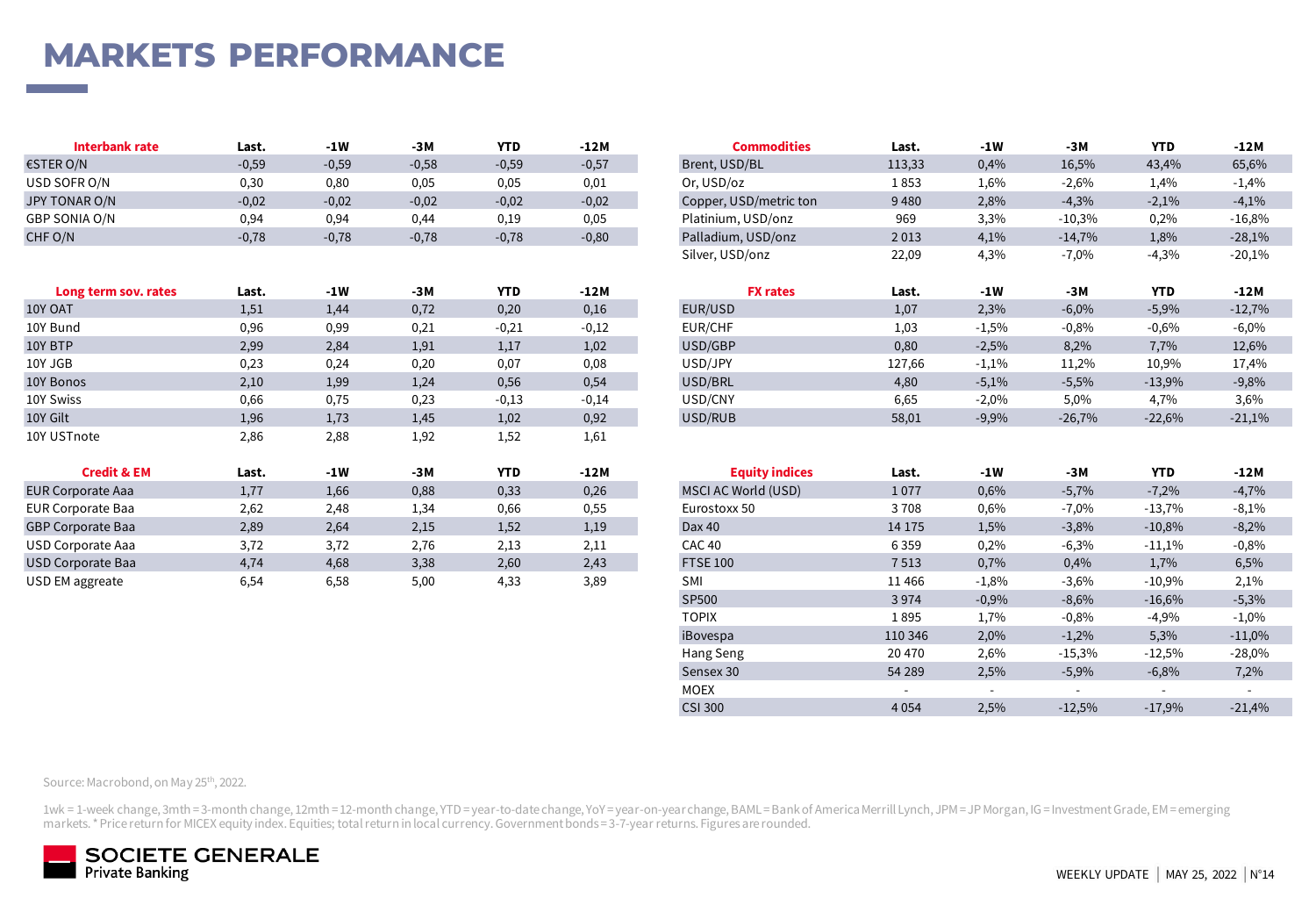# **IMPORTANT INFORMATION – PLEASE READ**

#### **GENERAL INFORMATION**

This document is a marketing communica tion issued by Société Générale Private Banking which is the business line of the Société Générale Group operating through its headquarters within Société Générale S.A. in France and its network (departments or separate legal entities (branches or subsidiaries), hereinafter the "Entities"), located on the various below-mentioned territories, acting under the brand name "Societe Generale Private Banking" and distributors of the present document.

In accordance with MiFID as implemented in France, this publication should be treated as a marketing communication providing general investment recommendations. This document has not been prepared in accordance with regulatory provisions designed to promote the independence of investment research and Societe Generale, as an investment services provider, is not subject to any prohibition on dealing in the products mentioned herein before the dissemination of this document.

Reading this document requires skills and expertise to understand the financial markets and the economic and financial information included. If it is not the case, please contact your private banker to no longer be a recipient of this document. Otherwise, we should consider that you have all the required skills to understand the document. In case you no longer wish to receive the document, please inform by written your private banker who will take all the necessary measures.

This material has been prepared solely for informational purposes and has no contractual value.

This material does not constitute an offer of purchase, sale, or subscription in any of the asset classes presented herein, nor a solicitation of such an offer, nor is it an offer to invest in asset classes. Nothing in thi should be construed as constituting investment advice or personal recommendation to any investor or its agent. Information contained herein is not intended to provide a basis on which to make an investment decision.

Any investment may have tax consequences and Société Générale Private Banking and its Entities do not provide tax advice. The level of taxation depends on individual circumstances and tax levels and bases may change. In addition, this document is not intended to provide accounting, tax or legal advice and should not be relied upon for accounting, tax or legal purposes. Independent advice should be sought where appropriate.

The accuracy, completeness or relevance of the information provided is not guaranteed although it has been drawn from sources believed to be reliable. The information and opinions expressed in this document were produced as at the date of writing and are subject to change without notice.

This material has not been prepared regarding specific investment objectives, financial situations, or the particular needs of any specific entity or person. Investors should make their own appraisal of the risks and shoul seek their own financial and legal advice regarding the appropriateness of investing in any asset classes or participating in any investment strategy.

The asset classes presented herein may be subject to restrictions regarding certain persons or in certain countries under national regulations applicable to said persons or in said countries. It is the responsibility of an person in possession of this document to inform themselves and to comply with the legal and regulatory provisions of the relevant jurisdiction. This document is not intended for distribution to any person or in any jurisdiction where such distribution would be restricted or illegal. In particular, it may not be distributed in the United States, nor may it be distributed, directly or indirectly, in the United States or to any US Perso

#### **GENERAL RISKS**

Some of the asset classes mentioned may present various risks, imply a potential loss of the entire amount invested or even an unlimited potential loss, and may therefore only be reserved for a certain category of investors, and/or only be suitable for well-informed investors who areeligible for these asset classes. In addition, these asset classes must comply with the Societe Generale Group's Code of Tax Conduct.

The price and value of investments and the income derived from them may go down as well as up. Changes in inflation, interest rates and exchange rates may adversely affect the value, price and income of investments denominated in a currency other than that of the client. Any simulations and examples contained in this document are provided for illustrative purposes only. This information is subject to change because of market fluctuations, and the information and opinions contained herein may change. Société Générale Private Banking and its Entities do not undertake to update or amend this document and will not assume any liability in this regard.

This document is for information purposes only and investors should make their investment decisions without relying on this document. Société Générale Priva te Banking and its Entities shall not be liable for any direct or indirect loss arising from any use of this document or its contents. Société Générale Private Banking and its Entities do not make any warranty, express or implied, as to the accuracy or completeness of this information or as to the profitability or performance of any asset class, country, or market.

Past performance is not a reliable indicator of future results. The value of an investment is not guaranteed, and the valuation of investments may fluctuate.

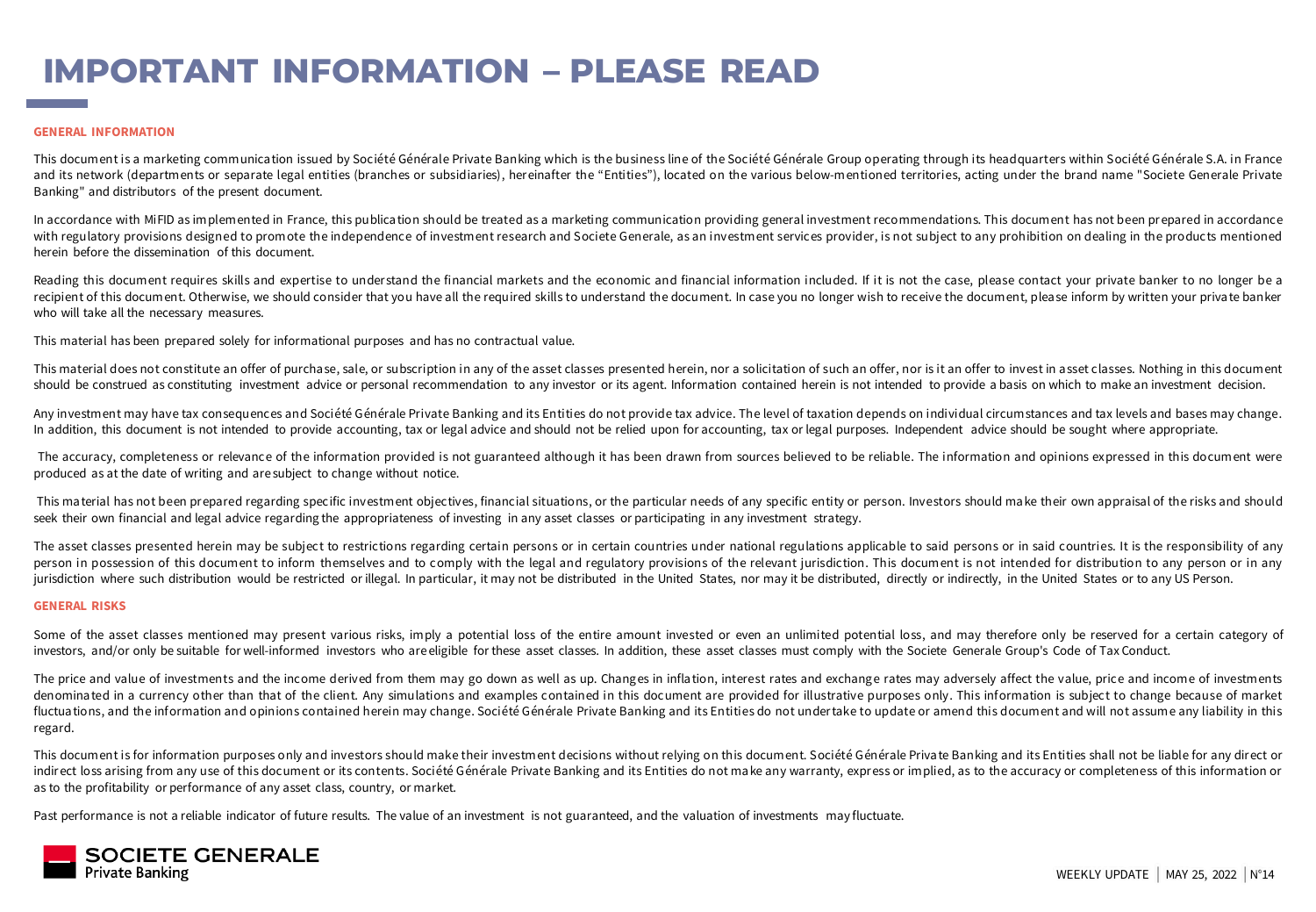## **IMPORTANT INFORMATION – PLEASE READ**

Forecasts of future performance are based on assumptions which may not materialized. The scenarios presented are an estimate of future performance based on evidence from the past on how the value of this investment varies, and/or current market conditions and are not an exact indicator. What investors will get will vary depending on how the market performs and how long they keep the investment/product. Future performance is subject to taxation which depends on the personal situation of each investor and which may change in the future.

For a more complete definition and description of the risks, please refer to the prospectus of the product or other legal information document as the case may be (as applicable) before making any final investment decisions.

This document is confidential, intended exclusively for the person to whom it is addressed, and may not be communicated or made known to third parties (except for external advisers and provided that they themselves respect confidentiality), nor reproduced in whole or in part, without the prior written agreement of Société Générale Private Banking and its Entities.

#### **CONFLICTS OF INTEREST**

The Societe Generale Group maintains an effective administrative organization that takes all necessary mea sures to identify, control and manage conflicts of interest. To this end, Societe Generale Private Banking and its Entities have put in place a conflict of interest policy to prevent conflicts of interest, including information Chinese walls.

This document contains the views of SGPB teams. Société Générale trading desks may trade, or have traded, as principal on the basis of the expert(s) views and reports. In addition, SGPB teams receive compensation based, in part, on the quality and accuracy of their analysis, client feedback, revenues of their entity of the Société Générale group and competitive factors.

As a general matter, entities within the Société Générale group may make a market or act as a principal trader in securities referred to in this report and can provide banking services to the companies mentioned in that document, and to their subsidiary. Entities within the Société Générale group may from time-to-time deal in, profit from trading on, hold on a principal basis, or act as advisers or brokers or bankers in relation to securities, or derivatives thereof, or asset class(es) mentioned in this document.

Entities within the Société Générale group may be represented on the supervisory board or on the executive board of such persons, firms or entities.

Employees of the Société Générale group, or persons/entities connected to them, may from time to time have positions in or hold any of the investment products/ asset class(es) mentioned in this document.

Société Générale may acquire or liquidate from time-to-time positions in the securities and/or underlying assets (including derivatives thereof) referred to herein, if any, or in any other asset, and therefore any return t prospective investor(s) may directly or indirectly be affected.

Entities within the Société Générale group areunder no obligation to disclose or consider this document when advising or dealing with or on behalf of customers.

In addition, Société Générale may issue other reports that are inconsistent with and reach differ ent conclusions from the information presented in this report and is under no obligation to ensure that such other reports are brought to the attention of any recipient of this report.

Société Générale group maintains and operates effective organisational and administrative arrangements taking all reasonable steps to identify, monitor and manage conflicts of interest. Société Générale Private Banking and its Entities have put in place a management of conflicts of interest policy designed to prevent conflicts of interest giving rise to a material risk of damage to the interests of its clients. For further information, please refer to the management of conflicts of interest's policy, which was provided.

#### **SPECIFIC INFORMATION PER JURISDICTION**

France : Unless expressly stated other wise, this document is published and distributed by Société Générale, a credit institution providing investment services authorised by and under the prudential supervision of the European Central Bank ("ECB") (located at ECB Tower, Sonnemannstraße 20, 60314 Frankfurt am Main, Germany) within the Single Supervisory Mechanism and supervised by the Autorité de Contrôle Prudentiel et de Résolution (loca ted at 4, Place de Budapest, CS 92459, 75436 Paris Cedex 09) and the Autorité des Marchés Financiers ("AMF") (located at 17 Pl. de la Bourse, 75002 Paris). Societe Generale is also registered with the ORIAS as an insurance intermediary under the number 07 022 493 orias.fr.

Societe Generale is a French public limited company with a capital of EUR 1 046 405 540 as of February 1st, 2022, whose registered office is located at 29 boulevard Haussmann, 75009 Paris, and whose unique identification number is 552 120 222 R.C.S. Paris. Further details are available on request or at <http://www.privatebanking.societegenerale.fr/>